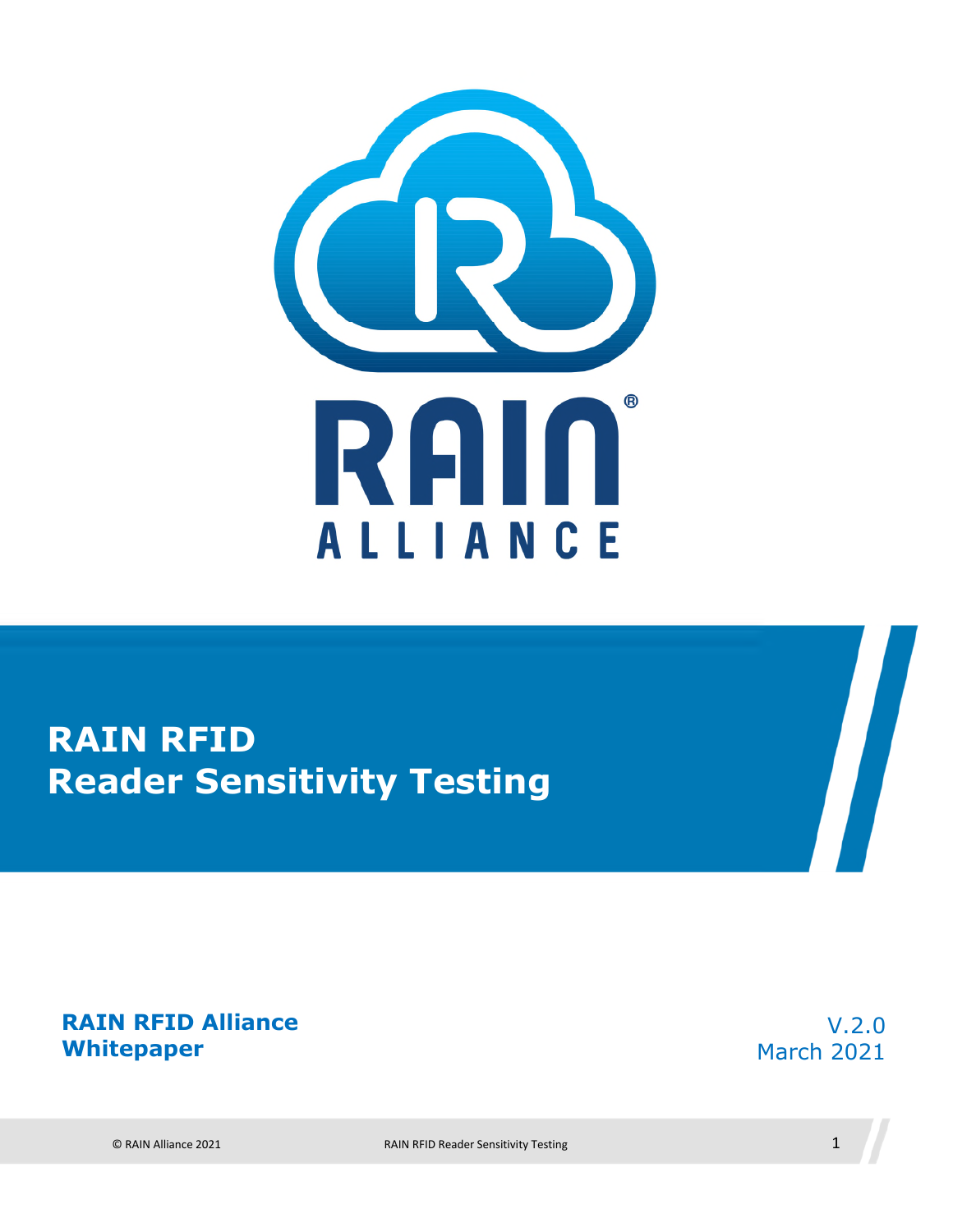### 1. **Introduction**

A RAIN RFID system consists of items, tags, readers, software, and a network. Deployments have many moving parts, but the technology, standards, and business eco-system have all evolved to such a level of maturity that successful deployments are routine around the world.

While there may be many components, the end-user is only really interested in the behavior of the system as a whole. This is what matters, and its success can be measured by the two essential requirements; inventory accuracy and inventory speed.

Many factors impact the system performance of a RAIN RFID deployment. In this document we will focus exclusively on the tag-reader interaction; namely the RF performance. While other components are important, they will not be discussed here. The illustration below indicates the scope of this work and lists some of the issues that might impact the RF link.



In this document we narrow our attention further to the issue of reader sensitivity. We outline a proposal for testing RAIN RFID readers and a means of reporting reader sensitivity in a consistent and replicable manner.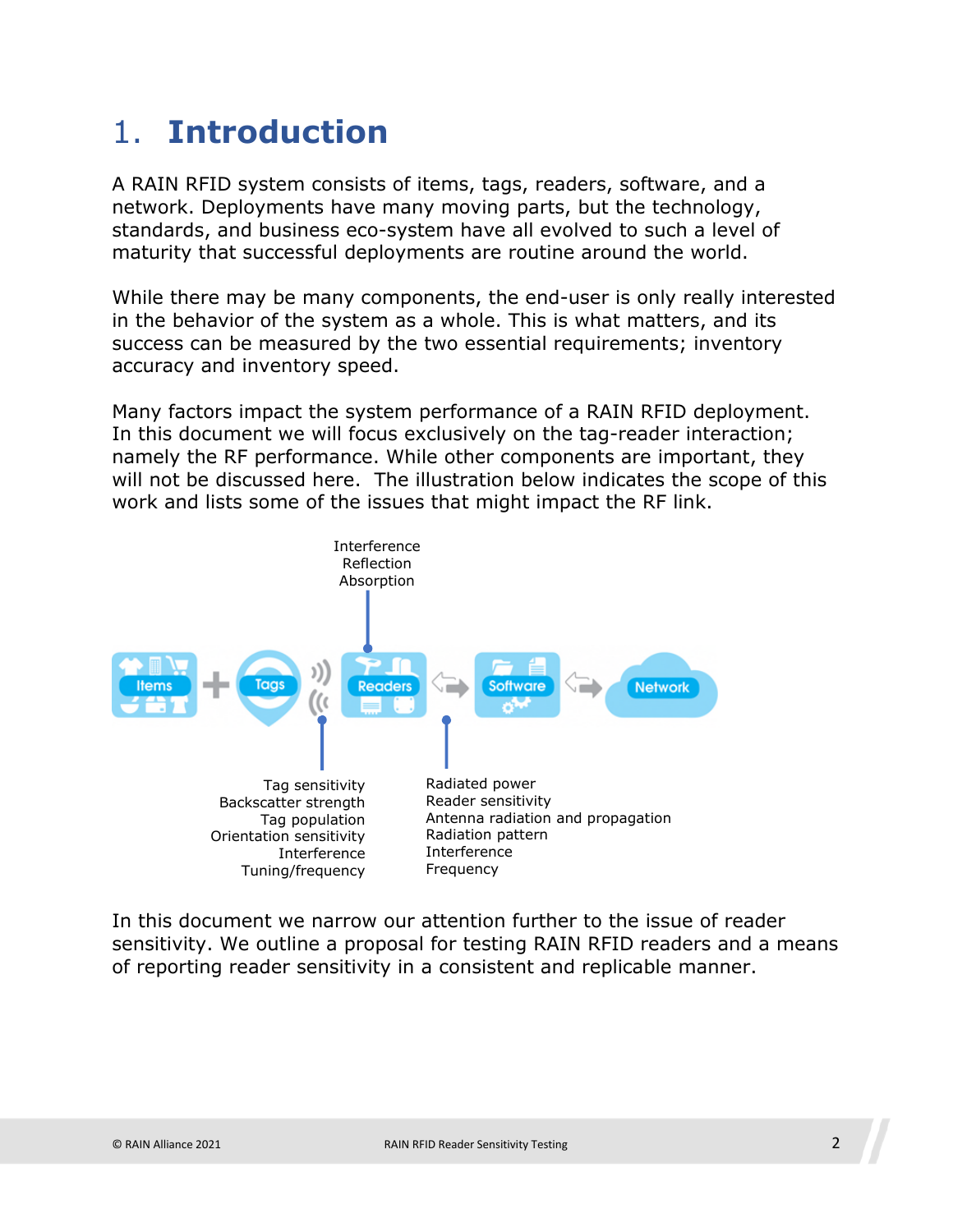### 2. **Goals for this Work**

While tag testing plays a vital and essential role in RAIN RFID deployment it does not, in itself, give a guarantee of success. The same will apply for any proposal for reader testing. The goal of this work is to provide more information to the system integrator, but guidance will still be necessary for an appropriate interpretation of this data. Not all readers are intended to be used in the same way and so data without commentary is unlikely to capture the full story.

Looking forward, one might envisage a classification of readers according to their performance, features, and/or their intended application. This is something that could make purchasing and deployment even easier than it is today. It seems inevitable that reader sensitivity will be one of the factors in such a classification and we start with this issue.

It should be noted that recording a single value for reader sensitivity could be an over-simplification. To avoid this, reader manufacturers are encouraged to report additional sensitivity figures, if they feel a single figure is not entirely representative. In addition, future iterations of this work will give the opportunity to refine or extend this testing proposal and this will likely lead to a more complete classification of RAIN RFID readers.

### 3. **RAIN RFID Reader Sensitivity**

Today several reader manufacturers report reader sensitivity. Among those that do, it is doubtful that there is a consistent way of measuring that figure. Our goal therefore is to outline a simple, repeatable, and verifiable test that can be applied consistently to all readers.

While testing should be simple, RAIN RFID reader manufacturers will design their readers for different use-cases. The reader's sensitivity will be a result of design choices in the receiver electronics and signal interpretation software. Signal amplification, filtering and other functionality will all determine the receiver sensitivity.

It is worth noting that reader sensitivity does depend on the RF environment. In particular, sensitivity can depend on interference from external sources and on reflections from static objects. For example, a reader's sensitivity can degrade as more readers operate in close proximity. Additionally, reflections of a reader's transmitted signal emanating from large (usually metal) objects near the antenna generate 'self-jammer' signals into a reader's receiver and can degrade receiver sensitivity.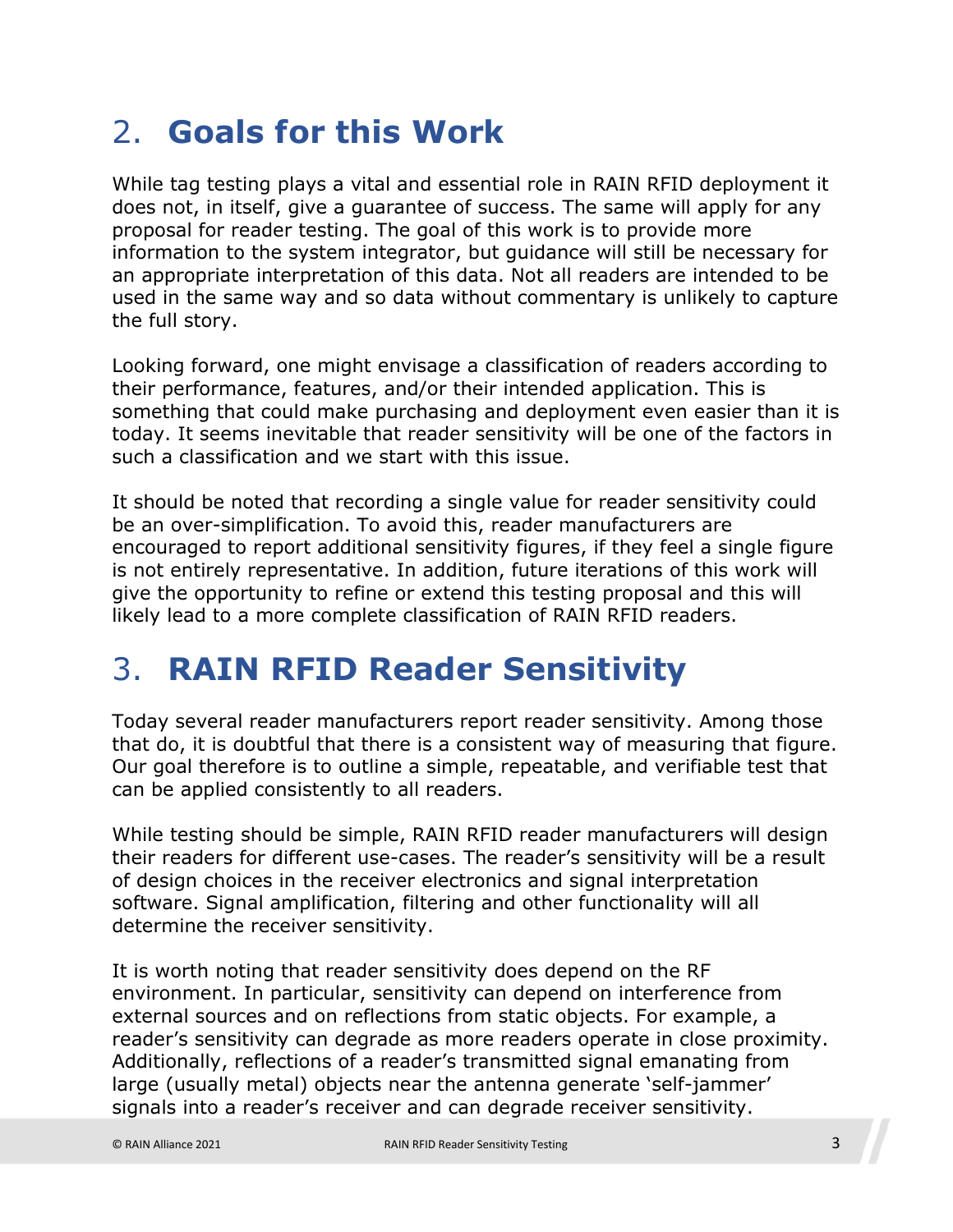It might be observed that the efficiency of almost all electronics components used in RF systems depends on the frequency. Receiver sensitivity will be no different. However, in practice, this dependency can be set aside since RFID frequency bands within a region are relatively narrow relative to component specifications.

For some RAIN RFID readers, a design goal has been to minimize their physical size. As a result, the smallest components are used, and these components are packed close to each other. In some cases, this leads to internal self-jamming where the receiver picks up the signal from the transmitter. If a reader has no cancellation mechanism to remove the selfjammer, the signal can appear as a noise equivalent and degrade sensitivity. Without cancellation, the higher the transmit power, the higher the noise, and the reader sensitivity is degraded. Although this might not be the case for all readers, there can be a severe impact on other readers.

The RAIN RFID air interface<sup>[1](#page-3-0)</sup> describes several parameters related to communication between a reader and a tag. A reader may be optimized for a certain parameter combination and have lower sensitivity with some other parameters. Some parameters, in particular tag parameters, include tolerances. For example, the BLF frequency tolerances are described in Table 6.9 of the Gen2v2 standard. Reader sensitivity at the extremes of the allowed tolerances may be different from reader sensitivity at the nominal BLF frequency. Such values shall be taken into consideration during system design by proper product selection.

One final issue worth highlighting is the statistical nature of RFID operation. A reader might correctly interpret 1% of the messages from a tag when the reader receives a signal of strength, say, -75 dBm. The same reader might correctly interpret 99% of messages when the signal strength is -67 dBm. However, during continuous inventory, a reader will transmit the inventory command over 100 times per second; indeed, such re-trying is an essential feature of RAIN RFID. So for many applications the net success rate for tag reading can be very high even if, as for the first case, a large proportion of tag-to-reader messages will fail.

<span id="page-3-0"></span><sup>1</sup> Current versions see [1] and [2]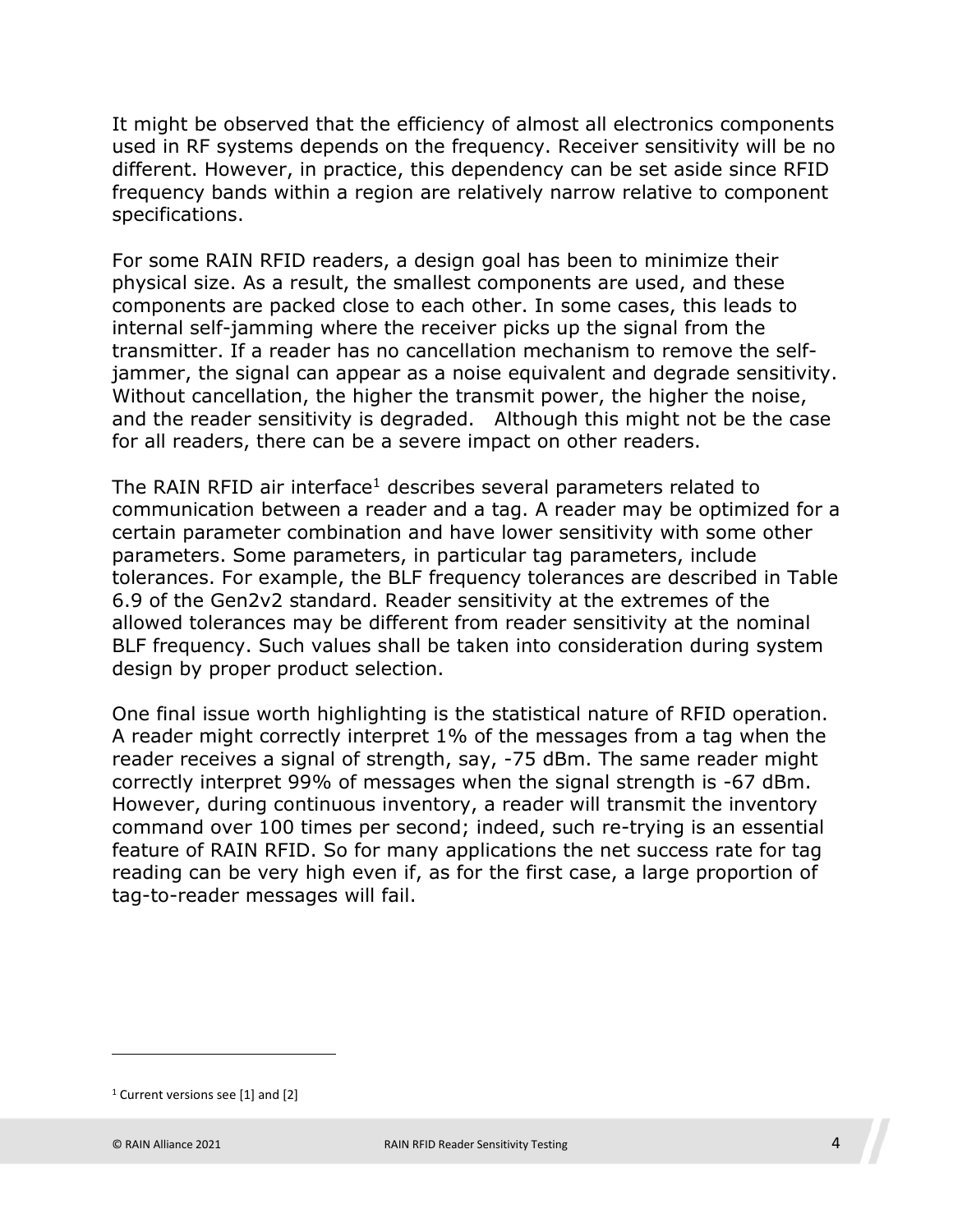### 4. **RAIN RFID Reader Testing**

The following schematic provides an overview of the anticipated signal power levels during a reader-tag-reader interaction, whereas the test setup shall consist of one reader and one tag (reference tag, tag emulator, …). The forward and reverse path loss will be identical for our purposes.



The reader receiver performance test shall be done according to ISO/IEC 18046-2. According to this test reader sensitivity is tested with variations of multiple parameters. While a single test result has some value, a matrix of tests might use difference reference settings, reader configurations, and RAIN air interface parameter values. Both conducted and radiated tests are possible, but it should be noted that the goal of reader testing is to provide a measure of the reader sensitivity that would be witnessed in a typical usecase scenario.

For reader testing the reader manufacturer chooses and records values of Tari, BLF, M, TRext, DR, RTcal, and TRcal<sup>[2](#page-4-0)</sup>.. The reader manufacturer also

<span id="page-4-0"></span><sup>&</sup>lt;sup>2</sup> Some values are inter-related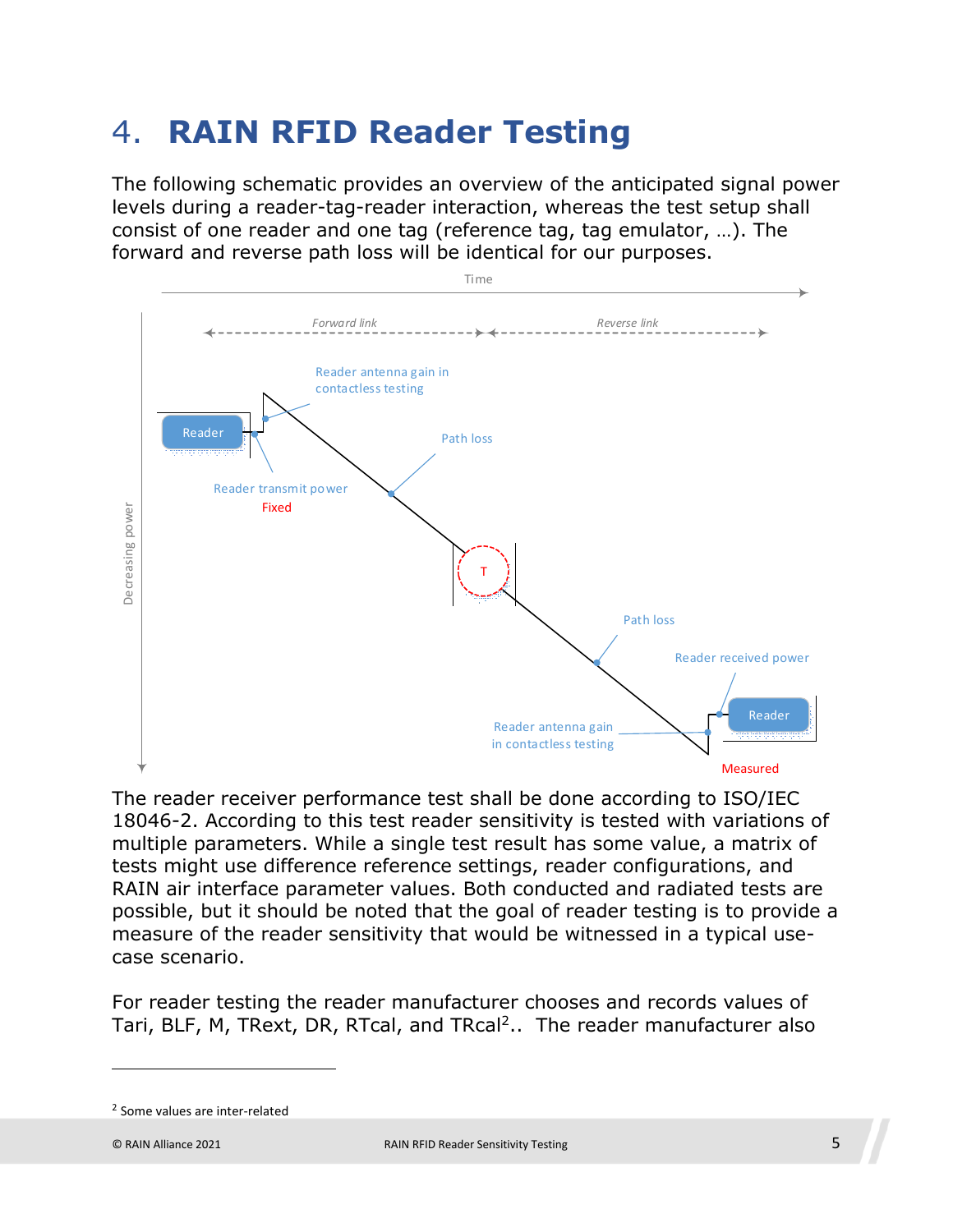chooses the output power, an operating frequency, and any other relevant settings for the reader.

All these values are fully documented and chosen from the range of values allowed by the RAIN air interface while complying with all local regulatory restrictions.

The received power that is available to the reader is varied as part of the testing process.<sup>[3](#page-5-0)</sup> For example, an attenuator or variable backscatter could be used to simulate the *path loss* during an interaction, allowing the tester to vary the power received at the reader even though the transmit power is fixed.

A single test consists of the sequence of actions. The *receiver sensitivity* is specified to be the smallest signal strength (measured in dBm) for which the reader successfully passes 90% of a minimum of 100 consecutive tests comparing at least the RN16 and ACK, or ensure that the reader received a correct CRC-16 of the UII/EPC. The selected criteria shall be noted.

The received power is specified as the sum of the power of both side bands, which would be detected by a receiver with carrier filtered. Harmonics are not included.[4](#page-5-1)

For a conducted test, the emitted power and measurements of the received power are specified at the input/output of the reader.

For a radiated test the emitted power is specified as an EIRP value which is equivalent to using a unity-gain antenna (0 dB) positioned at the plane of the reader receiver's (integrated) antenna. The received power is measured at the same plane. Additional tests can be conducted on other reader antenna combinations as appropriate.

The reader manufacturer may report measured values for the reader sensitivity for a variety of parameter sets, provided all operational parameters are fully specified and the measurements can be reliably and independently replicated based on these parameters. It is recommended to test BLF variation and tag backscatter phase variation. A more rigorous test is to test at the reader's worst specified acceptable return loss at any angle.<sup>[5](#page-5-2)</sup>

<span id="page-5-0"></span><sup>&</sup>lt;sup>3</sup> For a reference tag it might be difficult to only vary the reverse path, as the power at the tag has to remain constant and high enough to avoid as much influence of transponder sensitivity as possible.

<span id="page-5-2"></span><span id="page-5-1"></span><sup>4</sup> Details are defined in ISO/IEC 18046-2

<sup>&</sup>lt;sup>5</sup> An advanced test would be required to cover multiple defined phases.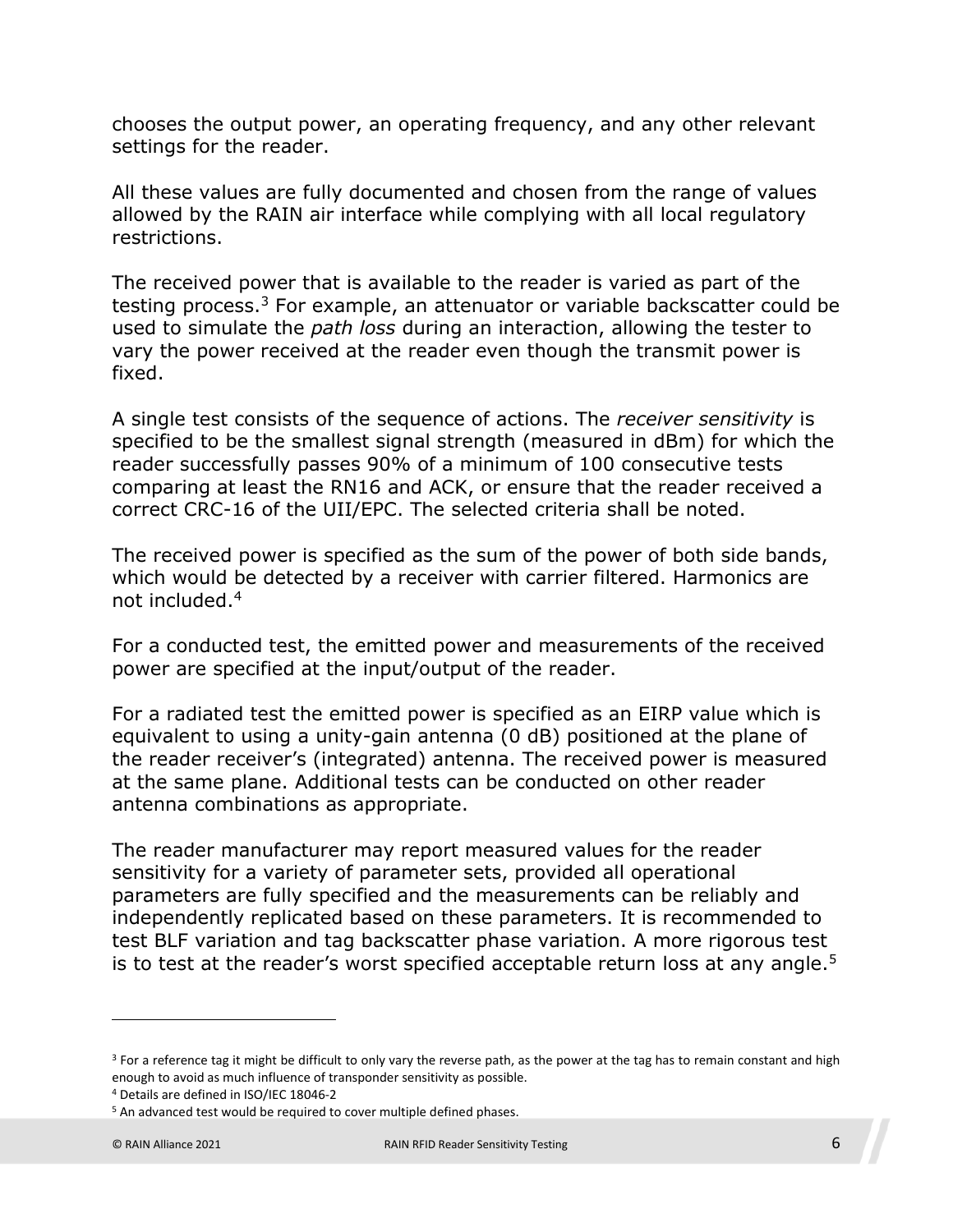It shall be confirmed that the reader always checks for the correctness of the CRC-16. above. This confirmation may be provided by a reader manufacturer statement. This confirmation may also be provided by detecting a different reader reaction when an EPC with correct and an EPC with incorrect CRC are presented to the reader. Note that if, during a test, the reader reports as received any EPC that has not been issued by the test equipment then that test is failed.

The reader manufacturer needs to state whether the reader always checks for the correctness of the CRC-16. For those interested in testing this, it would be sufficient to detect a different reader reaction when correct and incorrect EPC/CRC combinations are presented.

#### 5. **Conclusion**

RAIN RFID reader manufacturers are encouraged to provide data on the reader's receiver sensitivity. This would then become available to the RAIN community. This data should consist of at least one measurement of reader sensitivity, where the measurement is provided under documented conditions so that it can be replicated. Optionally, the reader manufacturer may provide further details, additional background information, or any other relevant data.

Depending on feedback from the community, some refinements and/or narrowing of the specification of the testing procedure may be introduced in future versions. It might also be interesting to expand a single data value for reader sensitivity into multiple values. While some simplicity would be lost, it would allow reader sensitivity to be profiled across a range of parameter values.

Further work in RAIN might move towards the idea of grading or classifying readers so that the end-user will have some insight into which readers are best suited for which roles. However, this would-be additional work beyond this first step of establishing a means of reporting reader sensitivity.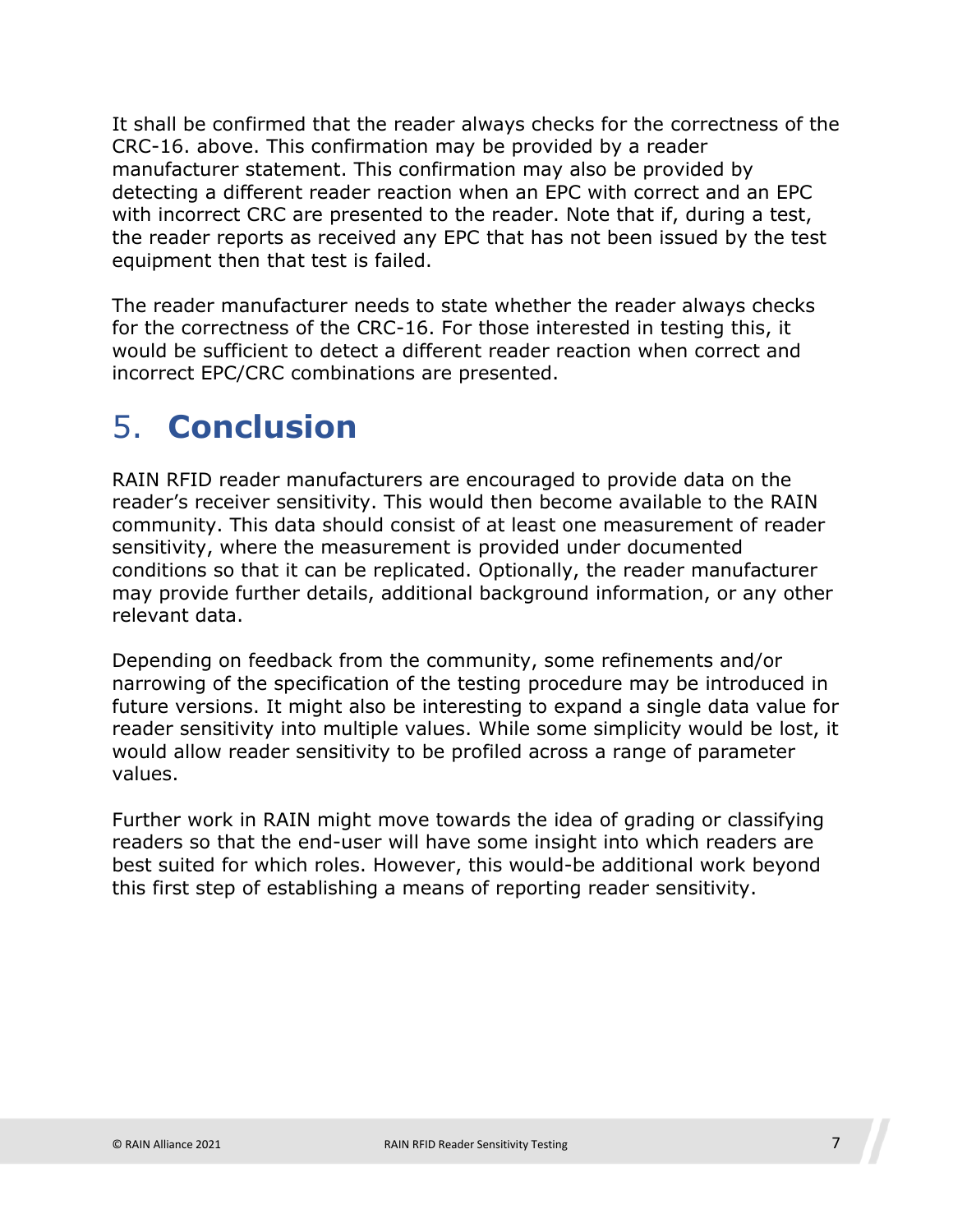#### **6. References**

- [1] EPC™ Radio-Frequency Identity Protocols, Generation-2 UHF RFID, Specification for RFID Air Interface, Protocol for Communications at 8[6](#page-7-0)0 MHz - 960 MHz<sup>6</sup>
- [2] ISO/IEC 18000-63 "Information technology Radio frequency identification for item management — Part 63: Parameters for air interface communications at 860 MHz to 960 MHz Type C"[7](#page-7-1)
- [3] [ISO/IEC 18046-2:2020](https://www.iso.org/contents/data/standard/07/43/74387.html), Information technology Radio frequency identification device performance test methods  $-$  Part 2: Test methods for interrogator performance<sup>[8](#page-7-2)</sup>

<span id="page-7-1"></span><span id="page-7-0"></span><sup>6</sup> https://www.gs1.org/standards/epc-rfid/uhf-air-interface-protocol

<sup>7</sup> https://www.iso.org/advanced-

search/x/title/status/P,U/docNumber/18000/docPartNo/63/docType/0/langCode/ics/currentStage/true/searchAbstract/true/s tage/stageDateStart/stageDateEnd/committee/sdg

<span id="page-7-2"></span><sup>8</sup>https://www.iso.org/advanced-

search/x/title/status/P,U/docNumber/18046/docPartNo/2/docType/0/langCode/ics/currentStage/true/searchAbstract/true/st age/stageDateStart/stageDateEnd/committee/sdg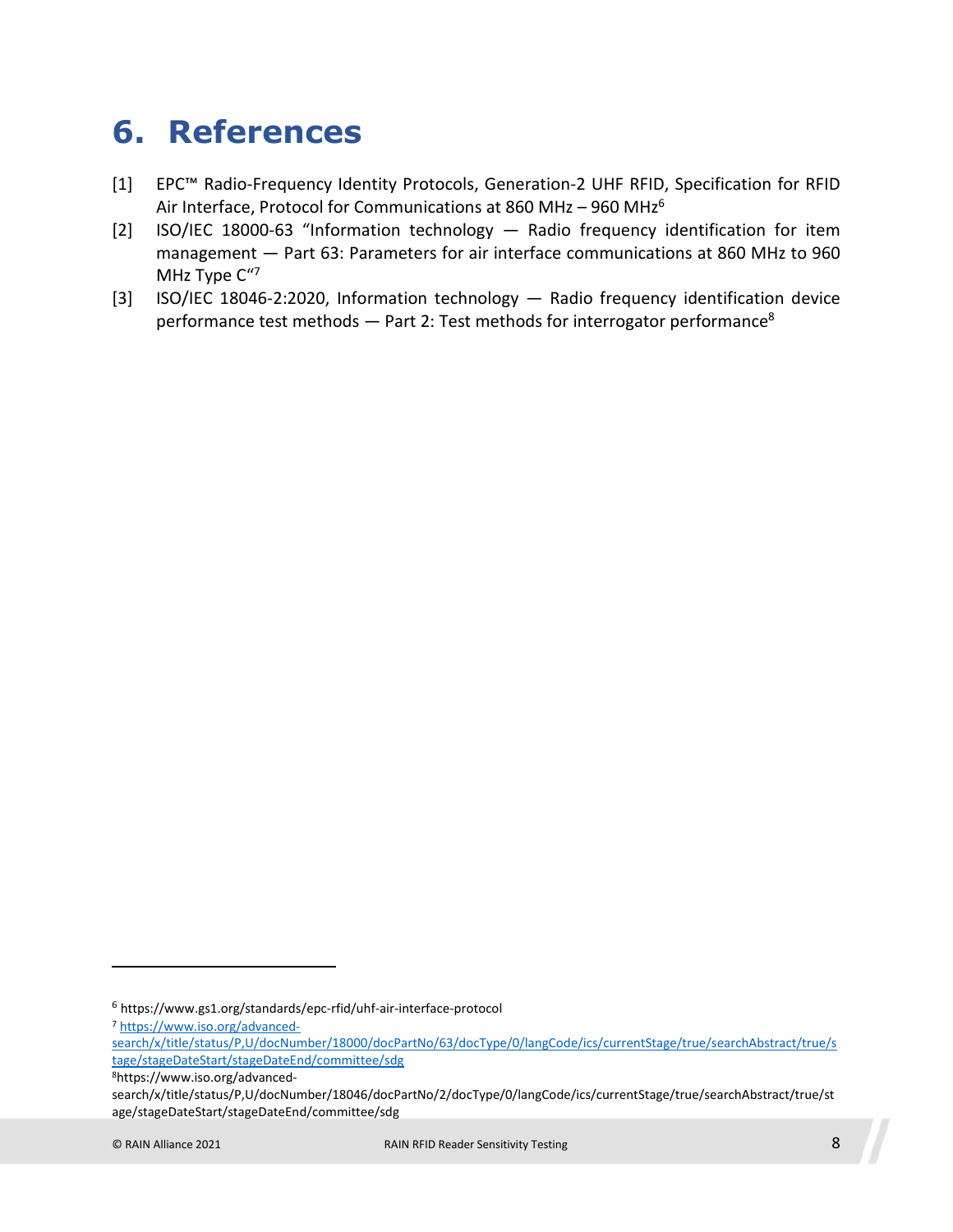### **Background and Contributors**

The procedure for RAIN RFID Reader Sensitivity Testing specified in this document was developed within the RAIN Solutions Workgroup. Frequent updated drafts were available for comment to the entire Workgroup and contributors from the following RAIN Alliance members either played a major role in shaping the final document or provided feedback to earlier versions:

V1:

CISC Semiconductor Embisphere Impinj Lyngsoe Systems NXP Semiconductors RR Donnelly Voyantic Zebra Technologies

V2:

CISC Semiconductor Race Result Clairvoyant Technology Impinj

For any feedback or questions about this document, please contact: [rain-reader-testing@rainrfid.org](mailto:rain-reader-testing@rainrfid.org).